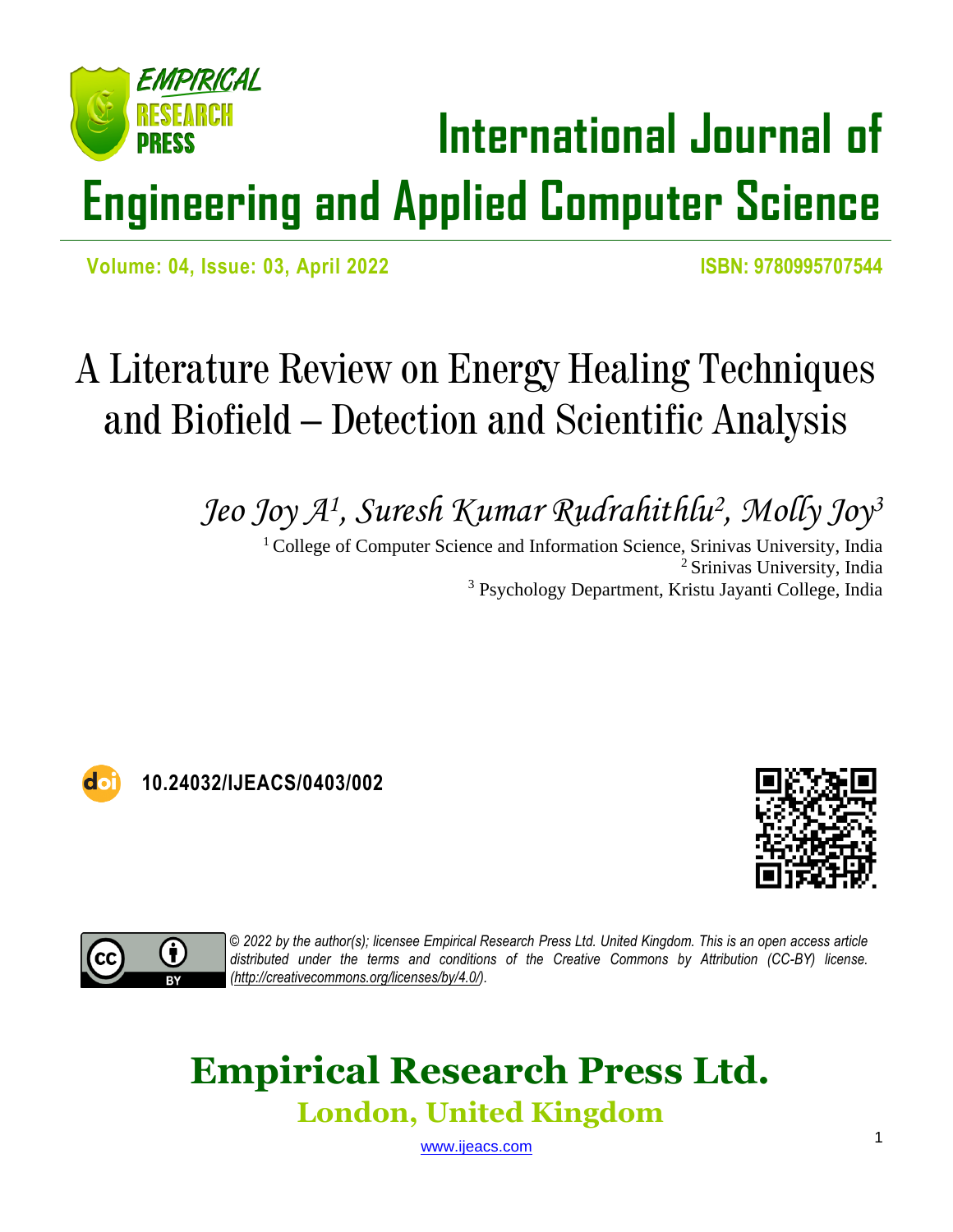# A Literature Review on Energy Healing Techniques and Biofield – Detection and Scientific Analysis

*Abstract***—Energy Healing techniques are considered as one of the age-old practices dating its origin back to the ancient scriptures, to be precise much earlier than those. Scientific technology has been incorporated on a small scale into these in recent decades, beginning in the twentieth century. Even in the twenty-first century, little progress has been made in this area. This literature review is an eye-opener for the world to get familiarized with various energy healing techniques and their basic functionality. The various technical devices used for the detection and treatment of the biofield are depicted in brief in this review. The modalities in which Artificial Intelligence is used in various energy healing techniques are introduced here. The review culminates with a note on the future scope of the Energy Healing techniques on a wider horizon incorporating Artificial Intelligence wherever necessary.**

*Keywords- Energy Healing, Meridian, Biofield, Emotional Freedom Technique(EFT), Eden Energy Medicine(EEM), Shiatsu, Craniosacral Therapy(CST), Reflexology, Distance Healing Intention(DHI), Johrei, Reconnective Healing(RH), Healing Touch(HT), Intuitive Healing(IH), Polarity Therapy(PT), Pranic Healing, Quantum Touch, Reiki, Qigong, Artificial Intelligence.*

# **I. INTRODUCTION**

# *A. History of Energy Healing*

The term energy can be found in the ancient Upanishads and Traditional Chinese Medicine dated way back around five thousand years ago [1]. The concept of Energy Medicine is found in literature such as Egyptian stories, and scriptures as mentioned in the Bible, and the same can be observed even in the shamanic practices [2]. Professor Harold Saxton Burr's experiments for measuring the voltage produced by trees in 1920 provided scientific evidence of the energy field by living things [2]. Georges Lakhovsky proposed the scientific notion of living things emitting radiation in 1925 [2]. Everything, living or nonliving, is enveloped by AURA, a radiation or energy field with qualities similar to an Electromagnetic Field (EMF) [3]. Color, energy, shape, and size are all characteristics of AURA [4].

# *B. Classification of Energy Healing Techniques*

Energy Healing techniques can be broadly classified into the following categories predominantly based on the demographic location:

- Traditional Eastern Asian Techniques (Example: Reiki, Qigong)
- Professional Traditions Practiced in the West (Example: Therapeutic Touch, Healing Touch)
- Eastern European Bioenergy Traditions

• Contemporary Metaphysical Traditions [1]

The Energy Healing Techniques can also be classified based on the modality of the functioning as

- 1. *Based on Meridian System:* They work based on the principle of balancing the chi/ki/qi energy flow in the meridian system of the body. Acupuncture techniques such as the Emotional Freedom Technique (EFT) and Donna Eden's Healing Technique 1 are examples of these techniques associated with meridians [1].
- 2. *Energy-Focused Bodywork Techniques:* Therapies like Lomi, Shiatsu, Trager and Craniosacral Therapy (a light-touch manual therapy that works at the blockages in the craniosacral system [5]) are examples of these which work intentionally on this subtle energy.
- 3. *Distance Healing Intention Therapies:* Distance Healing Intention (DHI) [6, 7] is defined as an act directed towards the improvement of the health of a person at a far distance from the healer; Johrei is a Japanese healing technique that observes energy channeling and light massage [8]; Reconnective Healing, a spectrum healing technique involving energy, light as well as information [9] are examples of these.
- 4. *Other Therapies:* Healing Touch (HT) is a technique that involves working with different energy fields and chakras. Intuitive Healing is a type of healing that relies on intuition. Polarity Therapy (PT) is a type of therapy that employs the principles of attraction, repulsion, and neutrality. Pranic Healing is based on the idea of cleansing or eliminating filthy energy from the body and replacing it with prana. Quantum-Touch is a technique that focuses on the breathwork, intentions, energy experiences and touch of the practitioner. Reiki is a technique in which the practitioner channels universal energy into the patient's body through their hands [10]. Qigong is a type of exercise that restores body balance by synchronizing body motions with breathing and meditation. Reflexology is a Chinese-based intensive massage therapy that enhances lymph flow and overall health. Chakra Healing focuses on the perfect alignment and synchronization of the chakras,

<sup>1</sup> https://www.the-energy-healing-site.com/types-of-energy-healing.html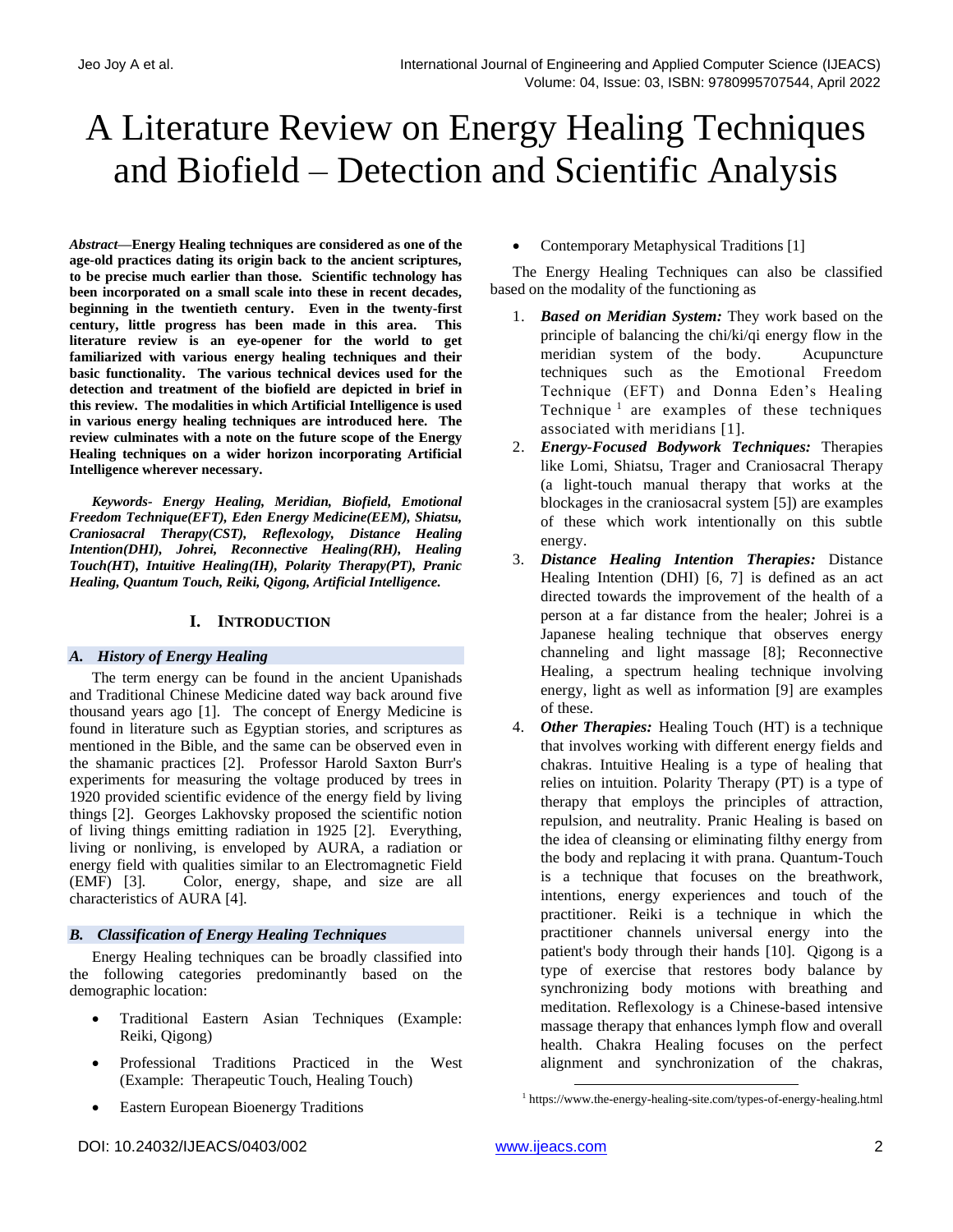allowing for a continuous flow of energy throughout the entire body [11]. Shamanic Healing is a type of healing in which the Shaman is the one who creates pathways to an alternate reality in an altered state of consciousness.

# **II. LITERATURE REVIEW**

# *A. Emotional Freedom Technique (EFT)*

EFT was developed from a variety of sciences, including traditional Chinese medicine (acupuncture), Dolores Krieger's and Doris Kunz's energy work, applied and behavioral kinesiology thought field therapy, meridian-based psychology, neurolinguistic programming, and energy medicine. It was first introduced in 1995 by Gary Craig. This technique involves focusing one's awareness on a specific issue while tapping acupoints throughout the meridians, mostly on the head and upper torso, with one's fingertips. Specific acupoints can be stimulated to relieve trauma, fear, fury, and other emotions. The approach balances the entire body by correcting imbalances in the energy meridian [12].



As depicted in Figure 1, the anatomical landmarks for EFT are Karate Chop (KC), Top of the Head (TOH), Beginning of the Eyebrow (EB), Side of the Eye (SE), Under the Eye (UE), Under the Nose (UN), Chin (Ch), Collar Bone (CB) and Under the Arm  $(UA)$  [13].

As a result of EFT, the following was observed [12]

- Reduction in frequency of brain waves linked with Post-Traumatic Stress Disorder (PTSD) as a result of EFT treatment (PTSD).
- Changes in the regulation of the fear centers (amygdala) in the brain.
- Increased theta frequencies associated with relaxation.
- Significant relaxation of the trapezius muscle.
- Serotonin, γ-aminobutyric acid, and beta-endorphins were released after treatment, and cortisol levels reduced dramatically.
- The hypothalamus-pituitary-adrenal axis regulates the stress response.

• Epigenetics and gene expression effects of EFT.

# *B. Donna Eden's Healing Technique or Eden Energy Medicine (EEM)*

The birth of Eden Energy Medicine by Donna Eden evolved way back in 1977. This healing technique forms the basis of channelizing the immune energy to inflamed parts. The case histories reveal cures for cancer, Lymphoma, and chronic pain [14].

#### *C. Shiatsu*

Shiatsu is derived from the Japanese word "shi" which means "finger" and "atsu" which means "pressure." This Japanese healing technique is based on the notion of applying certain pressure spots to the body, which then affects the energetic flow. It can be done using fingers, palms, elbows, knees, or any other body part that can deliver steady pressure perpendicular to the target area while relying on the practitioner's weight rather than muscle strength [15].

# *D. Craniosacral Therapy*

Craniosacral Therapy (CST) is a type of cranial osteopathy established by John Upledger in the 1970s. Any obstruction in the cranial structure's mobility will affect the rhythmic impulses carried through the cerebral spinal fluid from the cranium to the sacrum, affecting the brain, spinal cord, and protective membranes. The therapy is a comprehensive technique for examining and treating dysfunction in the articulations of the skull by applying pressure to external locations such as the head and back [16].

# *E. Reflexology*

Reflexology's origins may be traced back to 3000 BC when the therapy was used in ancient China and India. The basic theory of reflexology is that the reflections of the body organs or nerve accumulation sites from each organ are present beneath the feet, and if light pressure is applied to these points, the organs are stimulated, resulting in the healing process. William Fitzgerald, an acupuncture enthusiast, was the first to employ this procedure in the West in 1913 [17].

# *F. Distance Healing Intention (DHI)*

DHI can be defined as any compassionate act focused on the well-being of a person who lives in a faraway location. Spiritual healing, intercessory prayer, energy healing, aura healing, energy psychology, shamanic healing, nonlocal healing, Therapeutic Touch (TT), Quantum Touch, Qigong, and Reconnective Healing (RH), Johrei, and Reiki are only a few of DHI's activities. Experiments on mind-to-mind and mind-to-matter connections, as well as distant mental interactions with living systems, all support the idea that one person can heal another [6].

# *G. Johrei*

Johrei, a spiritual healing technique with roots in Japan, works in the principle of transmitting divine energy from one person to another through spiritual healing. The mind, as well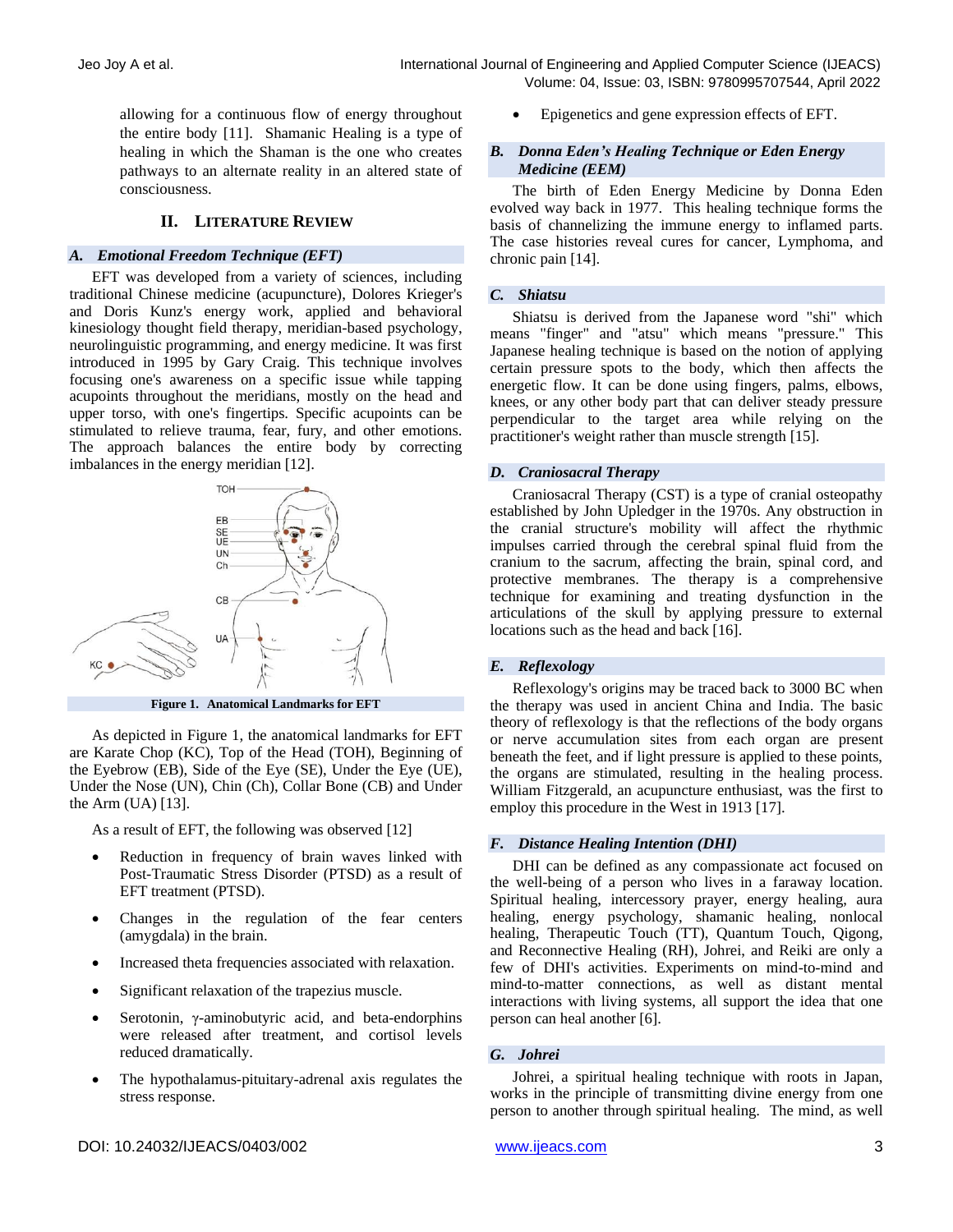as the body, get healed as the spiritual body is cleansed<sup>2</sup>. The practice of Johrei is done predominantly in the treatments of depression, cancer, and sleep disorders.

# *H. Reconnective Healing (RH)*

This healing technique developed in the early 1990s by Dr. Eric Pearl uses energy, light, and information for the healing process. The process involves interaction with a range of frequencies which in turn gives the message to the body as well as the mind for corrections. During the session the practitioner focuses on the sensations they feel on their hands as they concentrate on their energy fields, and these sensations strengthen as they move their hands away from the client's body. Sometimes physical responses such as uncontrolled fluttering of eyelids, darting of eyes from side to side, and twitching of fingers/feet are observed as the practitioners move their hands away from the client's body. This technique balances our bodies and whatever imbalances are present in the body are vibrated out of it<sup>3</sup>. There is scientific evidence available for the recovery of a person who was previously unable to walk due to emaciated limbs [18]. Changes in emotions of an audience were reported during a workshop on Reconnective Healing [19]. Improvement in energy and health of healthy volunteers are observed after the Reconnective Healing session [20]. Observations were made on improved blood flow and enhanced mental focus among the practitioners of Reconnective Healing during the healing state [21]. Pain reduction and improved range of motion were observed in some people with shoulder limitations through this healing technique [22].

# *I. Healing Touch (HT)*

The principle in the working of this technique is that the energy system of one's body can be affected by another person. The therapy session includes the use of intention along with the placing of a hand on or above the body of the client in specific sequences [23].

# *J. Intuitive Healing (IH)*

Intuition is based on trusting your own experiences and then getting feedback to determine whether your instincts were correct. The beauty of intuition is that it tells us the truth about things. One has to listen to the inner voice to know the truth about oneself. If you are interested in awakening your soul and knowing the truth, then you should listen to your intuition, and thus it is in direct coherence with God. Awakening the soul includes listening to your intuitive self, letting your bliss come more and more, realizing your capacities, dealing with darkness as well as light, and being open to angels coming to help you. A person with little curiosity about the inner self can be on the path of intuitive healing by practicing the five steps:

1) *Notice your Beliefs:* Healing involves the spirit and the positive attitudes about oneself. For developing a positive attitude about oneself you can practice the three ways -

Look for compassionate beliefs and treat yourself and others with compassion, love-centered healing, and make a conscious commitment to avoid fear-driven life.

- 2) *Be in your Body:* We should slow down and notice how it feels to breathe, eat, walk and touch. Being aware of the sensuousness of the body can open intuition. It wants you to be well, and it will tell you when you are not.
- 3) *Sense your Body's Subtle Energy:* Subtle energy fields pervade our physical bodies and can have an impact on our health and well-being. You may be an intuitive empath if you are sensitive to energy. Intuitive empaths can not only sense energy but also take it on from others.
- 4) *Ask for Inner Guidance:* In the form of guardian angels, ancestors, a higher force, and even love, we are all blessed with guidance and protection all around us. We can seek intuitive assistance whenever we are perplexed. Relaxing, requesting the arrival of the guide, and evaluating the guides are all part of the procedure.
- 5) *Listen to your Dreams:* Modern technology shows that we dream every ninety to one hundred and twenty minutes. It is believed that dreams come from the soul. Dreams can be remembered and proper guidance and healing can be done by introspecting those dreams. For remembering the dreams, we can follow the tips such as keeping a journal and pen beside your bed, placing your request on a piece of paper, and placing it below your pillow, remember the dream during the hypnagogic state, once you wake up write down your dream immediately. For intuitive dream interpretation, you can execute the following: upon awakening immediately write down the dream, notice the images or parts of the dream which resonate with you and what was your reaction, meditate on the image and ask to show its significance, pay special attention to special memories or sensations that arise and these will explain about the dream [24].

# *K. Polarity Therapy (PT)*

Polarity Therapy (PT) was developed by Randolph Stone as a result of a fusion of traditional Ayurvedic medicine, Chinese energy meridian therapies, and early  $20<sup>th</sup>$ -century manipulative therapy practices by osteopathic medical practitioners in the United States. Polarity bodywork, energetic nutrition, stretching postures, and communication/facilitation are the four sections of polarity therapy. One of the polarity's goals is to find and release energy blockages that cause pain or dysfunction (through palpation and skilled touch). The practitioner uses three distinct depths of touch depending on whether the energy blockage suggests a hyperactive, hypoactive, or neutral state of activity. Palpation techniques range from very light (5-10 grams of pressure), as in Cranial– Sacral Therapy, Healing Touch, Reiki, and other modalities, to very heavy (5-10 grams of pressure), as in Cranial–Sacral Therapy, Healing Touch, Reiki, and other modalities. Mild touch pressure is where pressure meets tissue resistance, which is often a painful but pleasurable intersection [25].

<sup>2</sup> https://www.johrei-institute.org/

<sup>&</sup>lt;sup>3</sup> Baldwin, A. L. Scientific Evidence for Reconnective Healing®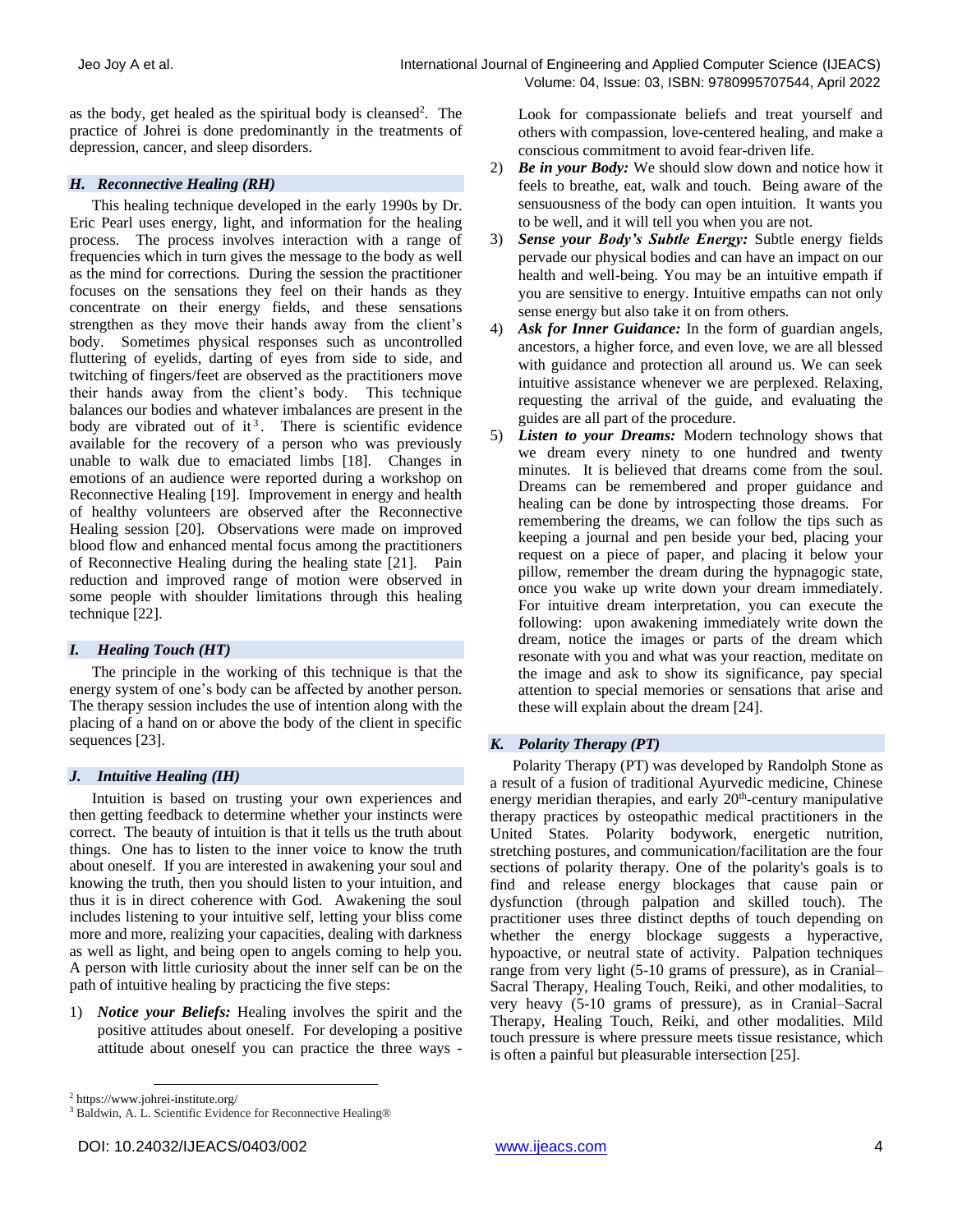# *L. Pranic Healing*

Pranic Healing is a type of energy healing that is used Medical Chi Kung (internal and external) is the fifth degree of ancient Chinese medical knowledge, and it is the projection of chi energy without the use of physical contact. In India, external Chi Kung is referred to as Pranic Healing, where prana refers to energy. Air, sun, and earth are the three origins of prana. The scanning of the human aura for energy imbalances is part of the pranic healing procedure. It then uses energizing techniques to boost the flow of energy and strengthen the aura and chakras, as well as cleansing techniques to remove negative and used-up energies. The body's health improves when the aura is balanced, clean, and strong [26].

# *M. Quantum-Touch*

When two human biofields come into contact, they will gradually entrain. Quantum-Touch is based on two fundamental natural laws: resonance and entrainment. When you boost your energy and then apply it to a person in need's biofield, their energy entrains (or rises) to meet yours. Healing takes place at this higher frequency level [27].

# *N. Reiki*

Reiki is a vibrating, throbbing universal energy that pervades and infuses all living things. Reiki is an energy-based touch therapy that allows the body's natural healing mechanism to function at its optimum by allowing life force energy, or Chi, to recharge, realign, and rebalance the human energy fields  $[10]$ .

# *O. Qigong*

Qi is the Chinese word for life energy and breath, and gong is the Chinese word for work. Internal and exterior qigong are the two types of qigong. Internal Qigong is the practice of using breathing exercises to manipulate Qi flow within one's own body. External Qigong refers to the ability to freely emit one's internal Qi [28].

# *P. Primary Energy Systems*

- *The Meridians:* Meridians are thought to be energy carriers that deliver vitality to body organs, balance the body, remove obstructions, revitalize metabolism, and play an important part in cell activation and regeneration. At least one of the meridians provides energy to every organ and physiological system in the human body. The basic fourteen meridian channels are linked to hundreds of tiny heat and electromagnetic energy reservoirs beneath the surface of the skin known as acupuncture points, which can be stimulated to redistribute energy along the meridian pathway.
- *The Chakras:* Chakra, which means vortex or wheel in Sanskrit, refers to the body's energy centers. From the base of the spine to the top of the head, it is located at seven locations. The chakras are in charge of bathing the organs in their energies, while the meridians deliver energy to them. When they're all connected, each chakra represents a

distinct aspect of your personality, such as survival, creativity, identity, love, expression, comprehension, or transcendence. It's thought that their energy stores your memories. While the practitioner places their palm over a chakra during a chakra healing session, it may resonate with pain in the corresponding organ, congestion in a lymph node, generate heat or a faster pulse rate, and affect the areas.

- *The Aura:* Your aura is a multi-layered energy shell that emanates from your body and interacts with the energies of your surroundings. It draws energy from the surrounding world into your chakras and sends energy outward from your chakras. The aura extends and contracts in response to one's emotional and physical state.
- *The Basic Grid:* This is the body's basic energy, on which all other energy systems are built. It's dependable and fundamental. It cannot heal itself if it is injured or deformed by stress, and other energy systems respond to the damaged grid. The repair of the basic grid is one of the most complex phases of energy therapy.
- *The Celtic Weave:* The "Tibetan Energy Ring," caduceus, entwined serpents, and the two curving lines that cross seven times in yoga are all examples of the weaving formed by the human body's energy system.
- *The Five Rhythms:* The energy systems are influenced by a universal energy system that incorporates the five elements of nature (water, wood, fire, earth, metal) as well as movements or seasons, according to traditional Chinese medicine (winter, spring, summer, Indian summer, autumn). The tone of the total energy system is controlled by the individual's basic rhythm as well as the seasonal rhythms. The Triple Warmer consists of three parts: This meridian, working in tandem with the hypothalamus gland, connects the immune system's energies to fight an enemy.
- *The Triple Warmer:* This meridian, in collaboration with the hypothalamus gland, connects the immune system's energies to attack an enemy.
- *The Radiant Circuits:* The main purpose of the radiant circuits is to redistribute energies where they are most required and to ensure that all energy systems work together for the greater benefit. Radiant energies that always followed the same course generated meridians. They emerge out of nowhere, bringing rejuvenation, joy, and spiritual connection with them.
- *The Electrics:* The electrics, at the most basic level of the body's electricity, serve as a link between all of the energy systems. If energy fields such as the aura and chakra encircle the organs and other energies, the electrics pass directly through them, linking and coordinating them at the concrete level of their electrical nature<sup>4</sup> [29, 30].

<sup>&</sup>lt;sup>4</sup>[http://innersource.net/em/66-h](http://innersource.net/em/66-)andoutbank1/hbbasicprinciples/291-the-nineprimary-energysystems.html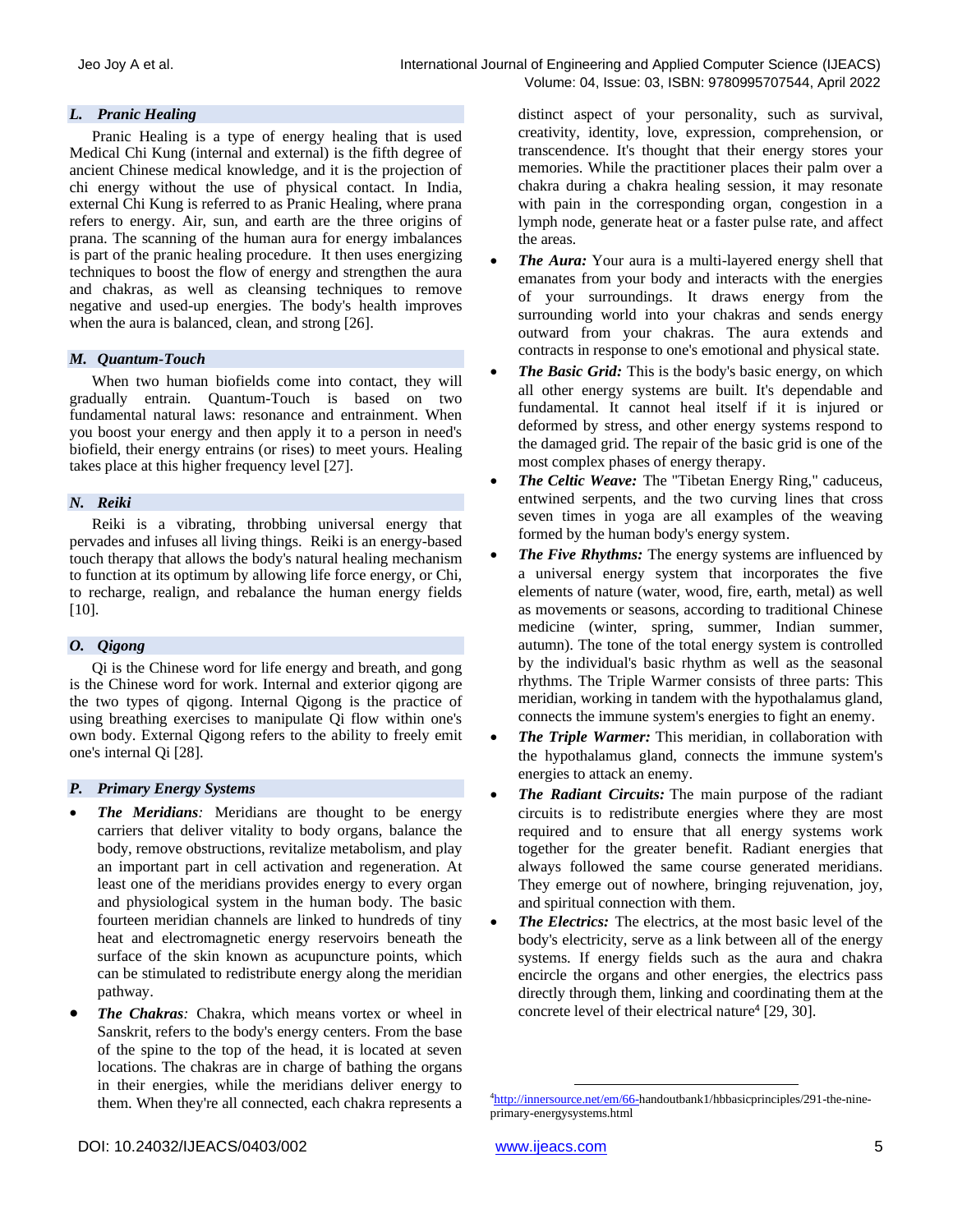#### *Q. Detection and Scientific Analysis of Human Aura*

Human Aura Detection and Scientific Analysis devices, most of which are electromagnetic in nature, have been created to examine features of the biofield. The white glowing aura of a human person can be captured using GDV/EPI techniques/superconducting quantum interference devices (SQUIDs). Lego Mindstorms Color Sensor (Lego 9841)/ Konica Minolta's Hyper-Spectral Imaging System Color Intensity Sensing devices can detect color bands in the human biofield and categorize them properly [31].

#### *R. Bio-pulsar Reflexograph*

Bio-pulsar Reflexograph is a gadget that measures energy in the human body and produces findings such as a total body aura image, chakra activity, and graphs of different organs.

It translates the energy frequencies into color codes around the body and provides a human visual image of the bio-field after reading energy from each reflex zone. The color that corresponds to each chakra, emotion, psyche, and organ aids in interpreting information about a person.

#### *S. Quantum Resonance Magnetic (QRM) Analyser*

Human cells continuously release electromagnetic (EM) waves throughout the process of cell division and renewal. The Quantum Resonance Magnetic (QRM) analyzer (Davydov and Ermak 2001) is a device that measures and analyses an individual's health by emitting electromagnetic waves through the human body. In under 60 seconds, it evaluates thirty-six parameters. Because the energy and magnetic frequency released by the human body are weak, the QRM analyzer has one sensor to gather the signals.

# *T. Aura Colorspace Visualizer Algorithm*

The input image is converted to grayscale in the Aura Colorspace technique, and then the entire image is divided into 36 periods to obtain colors. By combining the input image with the average of the previous steps, the final image is formed. The pixel manipulation method is used since the human aura is in the electromagnetic spectrum, which cannot be seen with the naked eye (mapping dominant pixel values with visual RGB values to make them visible) [32].

# *U. Measurement of Biofield*

There are several physical devices used for measurement of biofield and they all can be categorized into two Diagnostic Devices (for measurement of biofield) and Therapeutic Devices (used for altering biofield). All these physical devices work under vivid modalities [33]. Others use the theory of Thermography to map the body's thermal patterns, while others use the principle of Electrodermal Testing to assess the flow of electricity at acupuncture points. Electroencephalogram (EEG) developed in the year 1875 was used for recording the electrical signals of the brain. An electrocardiogram (ECG) developed in the year 1887 was used in conventional medical science for capturing the electrical signals of the heart. A Magneto cardiogram (MCG) was used to measure the magnetic field of the heart, while a magneto encephalogram was used to

assess the magnetic field of the brain (MEG). The Superconducting Quantum Interference Device (SQUID) was utilized to capture very low human magnetic fields. Functional Magnetic Resonance Imaging (fMRI) and Positron Emission Tomography (PET) are utilized to track electromagnetic activity. The Galvanic Skin Response (GSR) is a frequently used technique for detecting lies. The scientists used another approach to quantify the ultraweak light emitted by the body, known as biophotons. Life's subtle energies were also assessed with technologies like dowsing, psychic readings, and other subjective methods. Another method involves viewing a section of the human biofield using digital electrophotography, also known as bio-electrography or digital Kirlian photography. [1, 33].

Kirlian photography, also known as electrophotography, was invented by Semyon Kirlian in 1939. In the late 1990s, the University of St. Petersburg physicist Konstantin Korotkov, Ph.D., and his colleagues invented GDV, or "gas discharge visualization" technique, a digital form of Kirlian photography, and incorporated Mandel's and others' knowledge into software programs to analyze the human aura based on empirical findings (Korotkov, 1998a; 1998b; 2002). The GDV camera is currently state-of-the-art in electrophotography. It works by sending a high-frequency (1024 Hz) and high-voltage (10 kV) signal to a finger (or another subject) placed on the camera's electrified glass lens. Most human subjects do not perceive any electrical stimulus because the electrical stimulus in this device is lower than in prior Kirlian cameras [34].

# *V. Artificial Intelligence and Energy Healing*

Machine Learning is used in the diagnosis and classification of biofield [35]. Machine Learning has also been used widely in the interpretation of Gas Discharge Visualization (GDV) images [36]. Korotkov's team has developed a computer program that can generate the corona or the whole human body from the scanning of ten fingertips, based on the Chinese mapping described in Mandel's book [37]. Korotkov and his team described GDV images with a set of 610 numeric attributes [38]. Incorporation of Artificial Intelligence in the image processing and pattern recognition of biofield signature can be used as a biometric identifier of a person [39, 40]. If the human biofield is properly mapped and decoded, direct interaction between people and Artificial Intelligence through the biofield is feasible [41].

In a study on the development of computer classifiers for different types of coronas various machine learning algorithms such as decision trees, Bayesian classifier, and K-nearest neighbors' classifier was used [42, 43]. One of the salient features of Artificial Intelligence is its ability to handle large data sets or big data. In the future envisaged era of humanoids, Artificial Intelligence can be used for differentiation between human beings and humanoids as the biofields generated from both have specific characteristics [44]. The deep learning approach proposed for the Electroencephalograph (EEG) signals [45] can also be implemented for the analysis of biofield data. According to Saint Amit Ray, the hundred and fourteen hierarchical and intelligent energy vortexes in the human brain and body can be modeled using Bayesian

DOI: 10.24032/IJEACS/0403/002 [www.ijeacs.com](http://ijeacs.com/) 6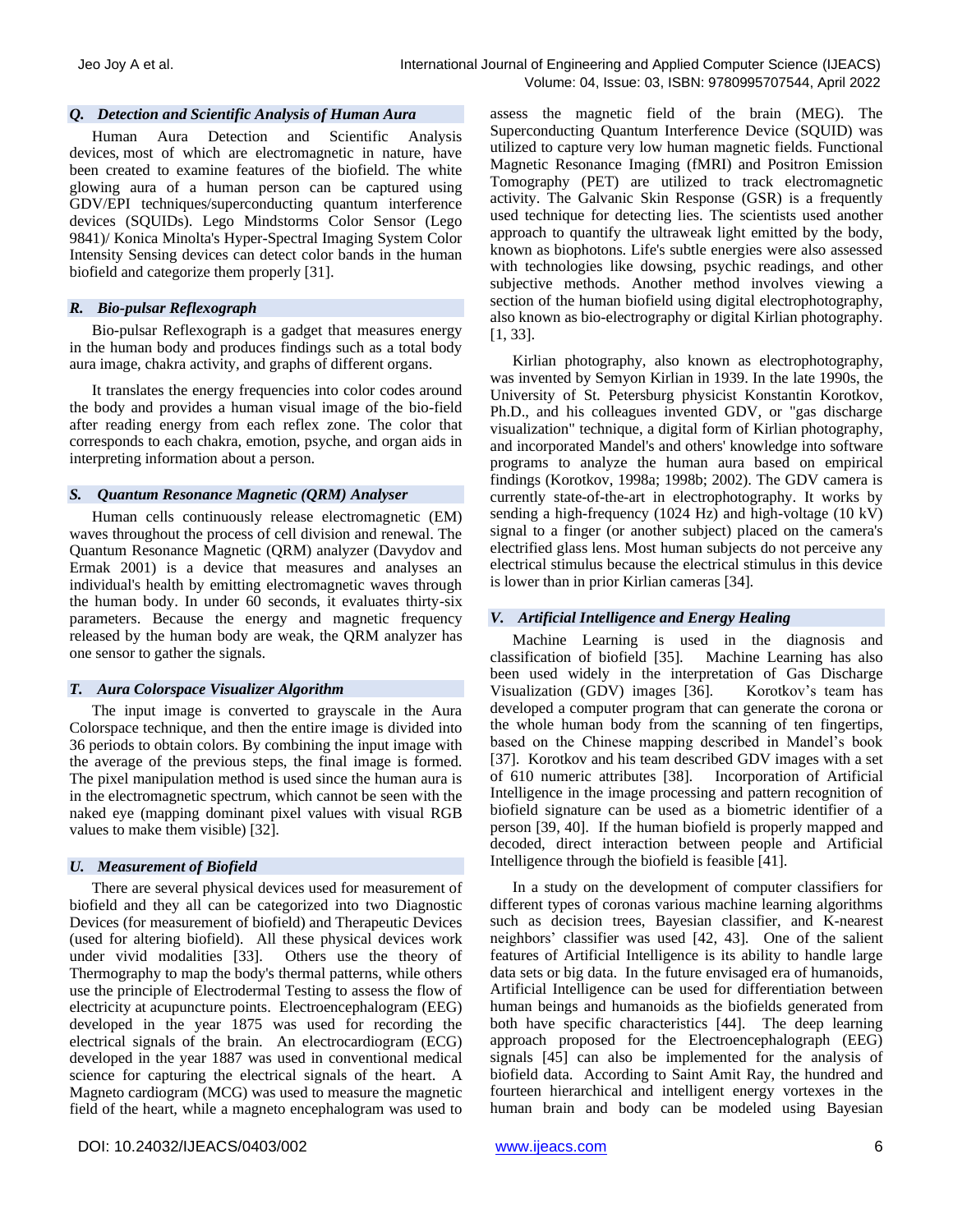Cognitive Models, reinforcement learning, or deep neural networks [46].

A micro-device consisting of a micro-resonator for detecting coronavirus in the body based on resonance at its frequency of electromagnetic waves of the biofield can be used to detect coronavirus COVID-19 in the body. The ability to create simple micro-resonators with an accuracy of 0.17 angstrom allows them to be used to detect each person's coronavirus [2-4]. Such a significant leap in the microresonator and artificial intelligence technologies allows them to be used to detect coronavirus in infected people anywhere on the planet [47].

Researchers use Artificial Intelligence algorithms to analyze data from electroencephalogram testing before exposing patients to Transcranial Magnetic Stimulation (TMS), a brain-stimulation technology for treating depression [48].

# III. **CONCLUSION AND FUTURE SCOPE**

The inferences made by the study about the biofield about its influences on life are very limited [49]. The usage of AURA as a biometric trait is going to be an interdisciplinary area of research involving biofield and Artificial Intelligence [4]. The image analyzing programs are being developed that will measure the body temperature and heart rhythms of patients from a distance of several meters. Artificial intelligence can use the collected data to predict changes in a person's condition much earlier than a physician will. If the doctor is far enough at the time of deterioration, a remote monitoring system will turn on - a treatment plan can be prescribed remotely [50]. Human Biofield Project (HBP) is the need of the hour as the next step after the Human Genome Project and HBP incorporating Artificial Intelligence tools will reveal significant information about the human biofield.

#### **REFERENCES**

- [1] Jeo, J. A., Molly, J., & Krishna, P. K. (2021) Role of Information Technology in Energy Healing Techniques - A Meta-Analysis.
- [2] Scott-Mumby, K. (2008). Virtual Medicine: A new dimension in energy healing. Polimedia Communications.
- [3] Wisneski, L., & Anderson, L. (2005). The scientific basis of integrative medicine.
- [4] Chhabra, Gunjan, Narayanan, Aparna, Samantha, Souvik, & Samanta S. (2013). Human aura: A new Vedic approach in IT. In Proceedings of the International Conference on Mechanical and Industrial Engineering (pp. 5-7). therapy. Complementary therapies in medicine, 20(6), 456-465.
- [5] Jäkel, A., & von Hauenschild, P. (2012). A systematic review to evaluate the clinical benefits of craniosacral therapy. Complementary therapies in medicine, 20(6), 456-465.
- [6] Radin, D., Schlitz, M., & Baur, C. (2015). Distant healing intention therapies: An overview of the scientific evidence. Global advances in health and Medicine, 4(1\_suppl), gahmj-2015.
- [7] Pagliaro, G., Parenti, G., & Adamo, L. (2018). Efficacy and Limitations of Distant Healing Intention: A Review Article. EC Psychology and Psychiatry, 7(9), 632-636.
- [8] Abe, K., Ichinomiya, R., Kanai, T., & Yamamoto, K. (2012). Effect of a Japanese energy healing method known as Johrei on viability and

proliferation of cultured cancer cells in vitro. The Journal of Alternative and Complementary Medicine, 18(3), 221-228.

- Pearl, E. (2003). The reconnection: Heal others, heal yourself. Hay House, Inc.
- [10] Vitale, A. (2007). An integrative review of Reiki touch therapy research. Holistic nursing practice, 21(4), 167-179.
- [11] Spear, H. E. (2011). The Everything Guide to Chakra Healing: Use your body's subtle energies to promote health, healing, and happiness. Simon and Schuster.
- [12] Rancour, P. (2017). The emotional freedom technique: finally, a unifying theory for the practice of holistic nursing, or too good to be true?. Journal of Holistic Nursing, 35(4), 382-388.
- [13] Craig, G., & Fowlie, A. (1995). Emotional freedom techniques. Selfpublished manual. The Sea Ranch.
- [14] Eden, D., & Feinstein, D. (2020). Development of a Healthcare Approach Focusing on Subtle Energies: The Case of Eden Energy Medicine. Advances in Mind-body Medicine, 34(3), 25-36.
- [15] Somma, C., & Luchetti, M. (2007). Shiatsu. The Journal of Alternative and Complementary Medicine, 13(6), 679-680.
- [16] Green, C., Martin, C. W., Bassett, K., & Kazanjian, A. (1999). A systematic review of craniosacral therapy: biological plausibility, assessment reliability, and clinical effectiveness. Complementary Therapies in Medicine, 7(4), 201-207.
- [17] Ernst, E., & Köder, K. (1997). An overview of reflexology. The European journal of general practice, 3(2), 52-57.
- [18] Tsuhiya, K., Harada, T., & Motoyama, H. Study of Body's Energy Changes in Non-Touch Energy Healing 2. Reconnective Healing Performed on a Subject Suffering from Emaciated Lower Limbs. Subtle Energies & Energy Medicine Journal Archives, 21(2).
- [19] Korotkov, K., Orlov, D., & Madappa, K. (2005). A new approach for remote detection of human emotions. Subtle Energies & Energy Medicine Journal Archives, 19(3).
- [20] Korotkov, K., DeVito, D., Arem, K., Madappa, K., Williams, B., & Wisneski, L. (2009). Healing experiments were assessed with an electro photonic camera. Subtle Energies & Energy Medicine Journal Archives, 20(3).
- [21] Baldwin, A. L., & Schwartz, G. E. (2012). Physiological changes in energy healers during self-practice. Complementary Therapies in Medicine, 20(5), 299-305.
- [22] Linda Baldwin, A., Fullmer, K., & Schwartz, G. E. (2013). Comparison of physical therapy with energy healing for improving range of motion in subjects with restricted shoulder mobility. Evidence-Based Complementary and Alternative Medicine, 2013.
- [23] Wardell, D. W., & Weymouth, K. F. (2004). Review of studies of healing touch. Journal of Nursing Scholarship, 36(2), 147-154.
- [24] Orloff, J. (2012). Dr. Judith Orloff's Guide to Intuitive Healing: 5 Steps to Physical, Emotional, and Sexual Wellness. Harmony.
- [25] Zone, R., & Tone, M. (2004). Polarity Therapy: A Brief Review of the Literature. ENERGY.
- [26] Rocque, R. (2018). Pranic healing. International Journal of Nursing Education and Research, 6(2), 217-220.
- [27] Harrison, R. N. Energy Healing: Quantum-Touch®.
- [28] Tang, K. C. (1994). Qigong therapy-its effectiveness and regulation. The American journal of Chinese medicine, 22(03n04), 235-242.
- [29] Eden, D., & Feinstein, D. (2008). Energy Medicine: Balancing Your Body's Energies for Optimal Health, Joy, and Vitality Updated and Expanded. Penguin.